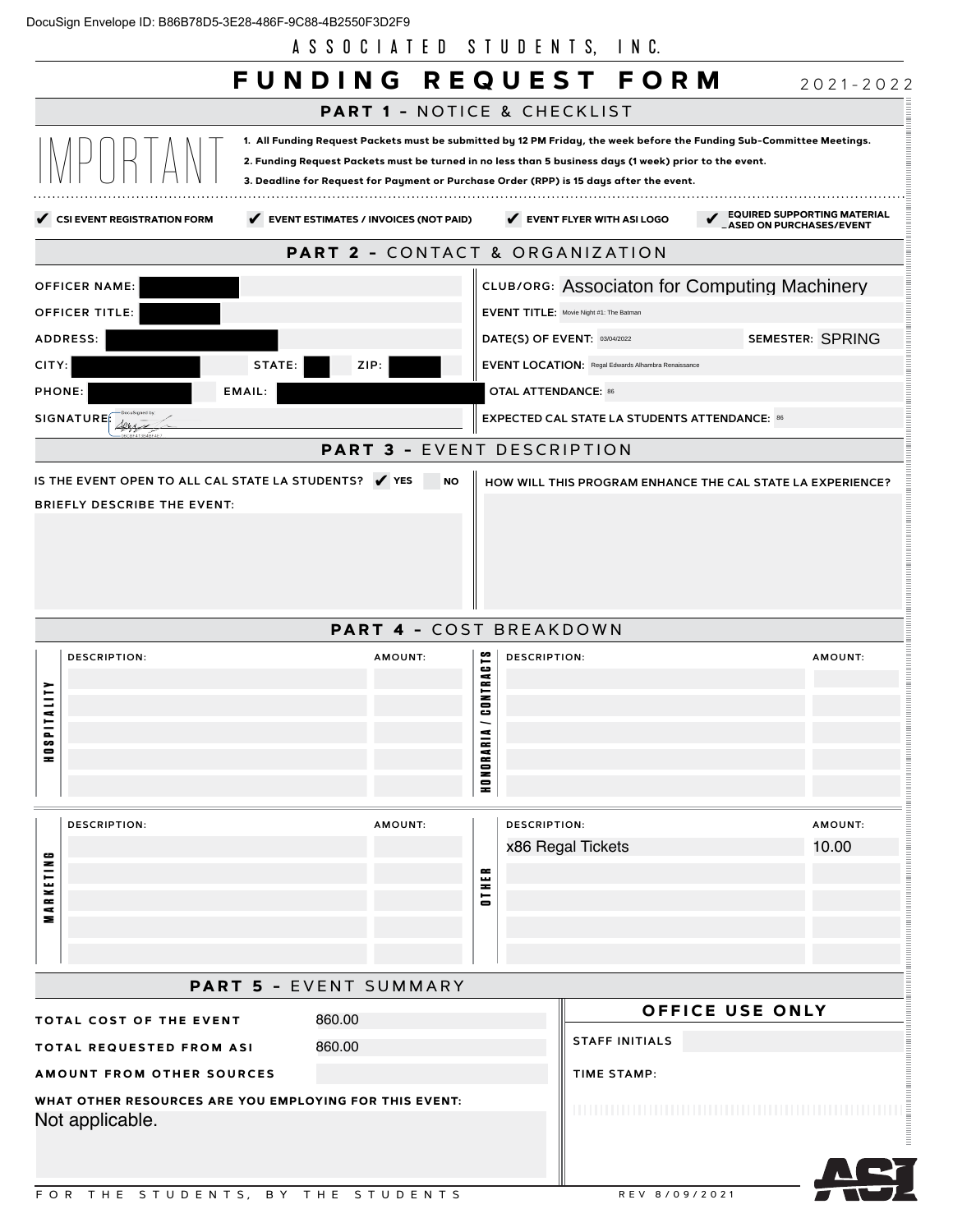

### Event Registration ACM Movie Night #1 The Batman



4:26:42 PM - Version 2

### Basic Information

Student organizations must complete and submit this form at least 10 business days prior to the event/meeting date. Reservations for on-campus events/meetings will not be confirmed unless this form has been completed.

### Please select the type of organization who will be hosting this event.

Student Organization

### **Host Organization Name**

What Organization/Department is hosting the event? Association for Computing Machinery

### **Event Name**

ACM Movie Night #1 The Batman

### **Estimated Attendance**

Please describe the estimated attendance of participants for this event. 86

### Large On-Campus Events

Large on-campus events will be subject to University quidance, state, city, and county requlations. Student organizations must provide additional information and present their plans before the Use of Facilities Committee for events that meet the following criteria:

- If the expected attendance is over 100+ outdoors or 50+ indoors
- If there will be onsite cash handling\* or selling of merchandise (\*does not include student organization fundraisers on the walkway and/or U-SU Plaza)
- If the event is co-sponsored or sponsored by an outside organization
- If more than 50% of attendees will be from off-campus
- If there will be amplified sound
- If the event involves an off-campus, high profile quest and/or speaker

Student organizations are required to register all large in-person on-campus events, meetings, and activities at least 20 **business days prior to the event date** through the **Event Registration Form**. Once this form has been received by the Center for Student Involvement, the student event coordinator will be contacted for more information and provided information on how to proceed with their large event plans.

### About the event

Please describe what this event is about and include all intended activities that will take place.

Movie Night is an event where ACM leaders watch movies with members. It enables students to bond and relax apart from their studies. Movie Night allows members to see the most exciting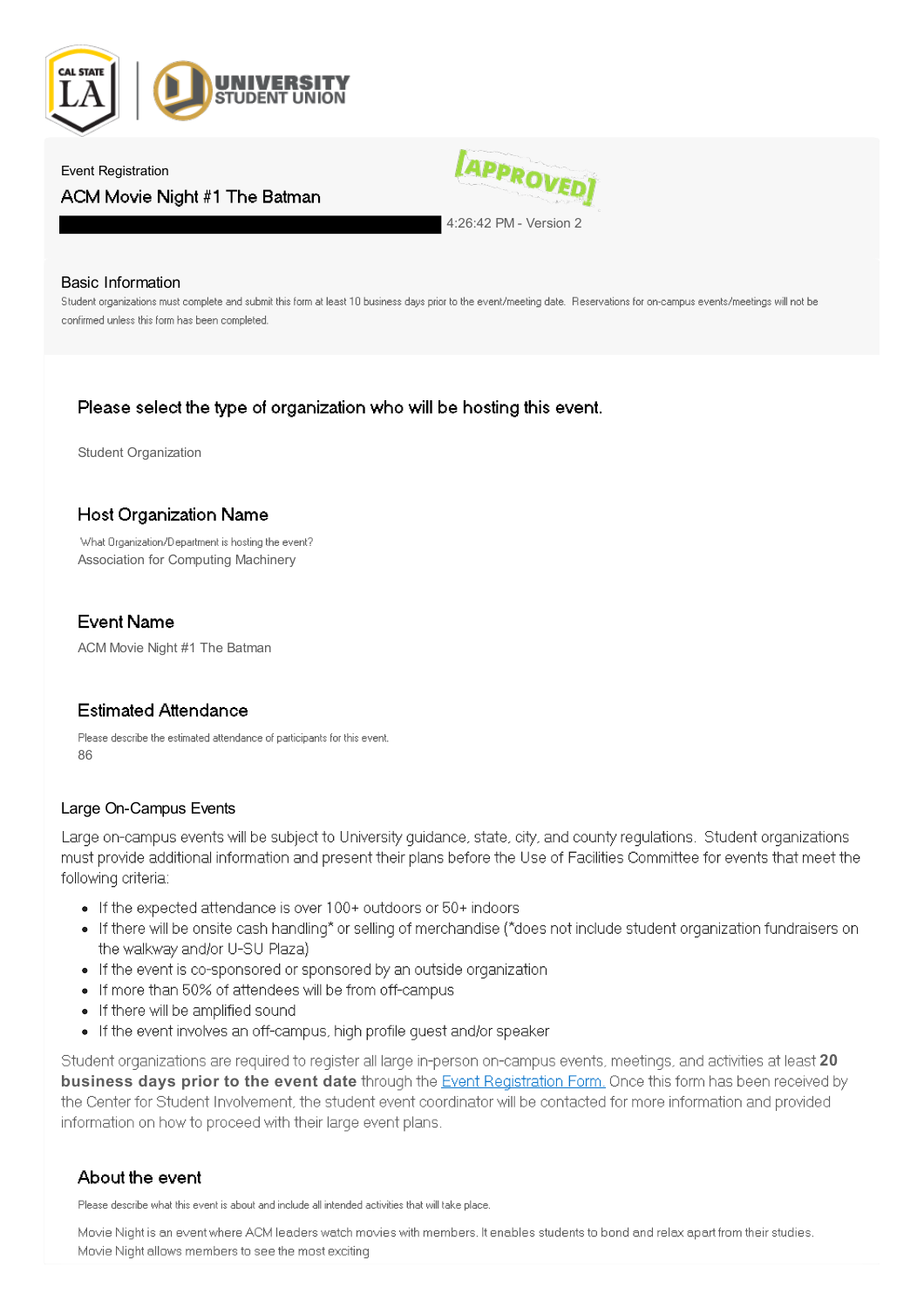blockbusters and enjoy the moviegoer experience as one large family. We have been hosting movie nights for around three years+ now and it has become somewhat of a tradition. For this Movie Night, we intend to watch The Batman.

Time & Location

Events/meetings that repeat or occur on non-consecutive dates will need to be registered separately per each date, (e.g. if you plan on having a meeting on multiple days in the month). For more information on how to repeat registered events check out this Presence guide

### Start Date/Time

03/04/2022 - 6:30 PM

### End Date/Time

03/04/2022 - 8:00 PM

### What format will this event/meeting use?

Hybrid events and meetings are defined as a mixture of in-person events/meetings with a virtual component usually running simultaneously and with overlapping content and interactive elements. In-Person

### Do participants need to RSVP?

No

### Where will your in-person event/meeting take place?

Off-Campus

### Event/Meeting Virtual Link and/or In-Person Location

For virtual event/meetings, please enter the link where attendees can access the event/meeting.

For in-person on-campus events/meetings please add the room information where you'll be hosting.

For in-person off-campus events/meetings please add the full address of the venue.

For hybrid events/meetings please enter both the link and the in-person location. Regal Edwards Alhambra Renaissance & IMAX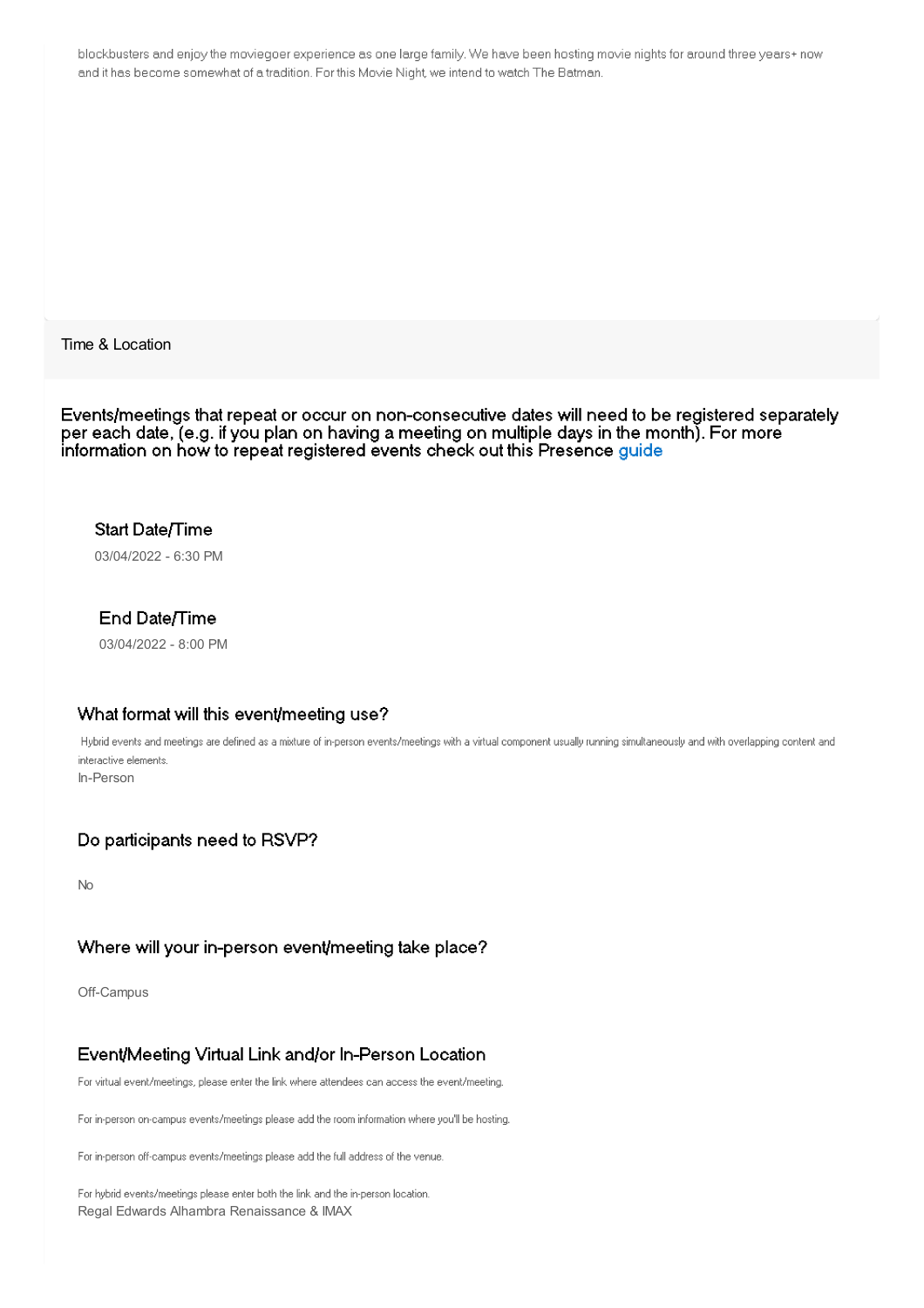Student Organization Officer and Advisor Contact Information<br>
Only current organization officers can submit the Event Registration Form. Submitted forms will require Advisor approval prior to CSI approval.

### **Contact Person**

Please provide the name of the officer submitting this form.

### Officer Contact Phone Number

**Contact Email** 

Provide the officer's email address.

### **Organization Advisor Email**

Provide the advisor's Cal State LA email address.

### **Organization Advisor Name**

Please provide the name of the student organization advisor.

### **Marketing**

No publicity may be distributed or posted online until this form has been submitted and approved. All publicity material must comply with University Administrative Procedures AP P003 and AP P007. For Fall 2020 only electronic or virtual forms of marketing will be approved for student organizations.

### How do you plan on marketing this event?

Website

### Website URL for marketing

Requires http:// or https:// https://acm-calstatela.com/

### Who is invited to this event?

Cal State LA Community

### Will off-campus media be notified about this event?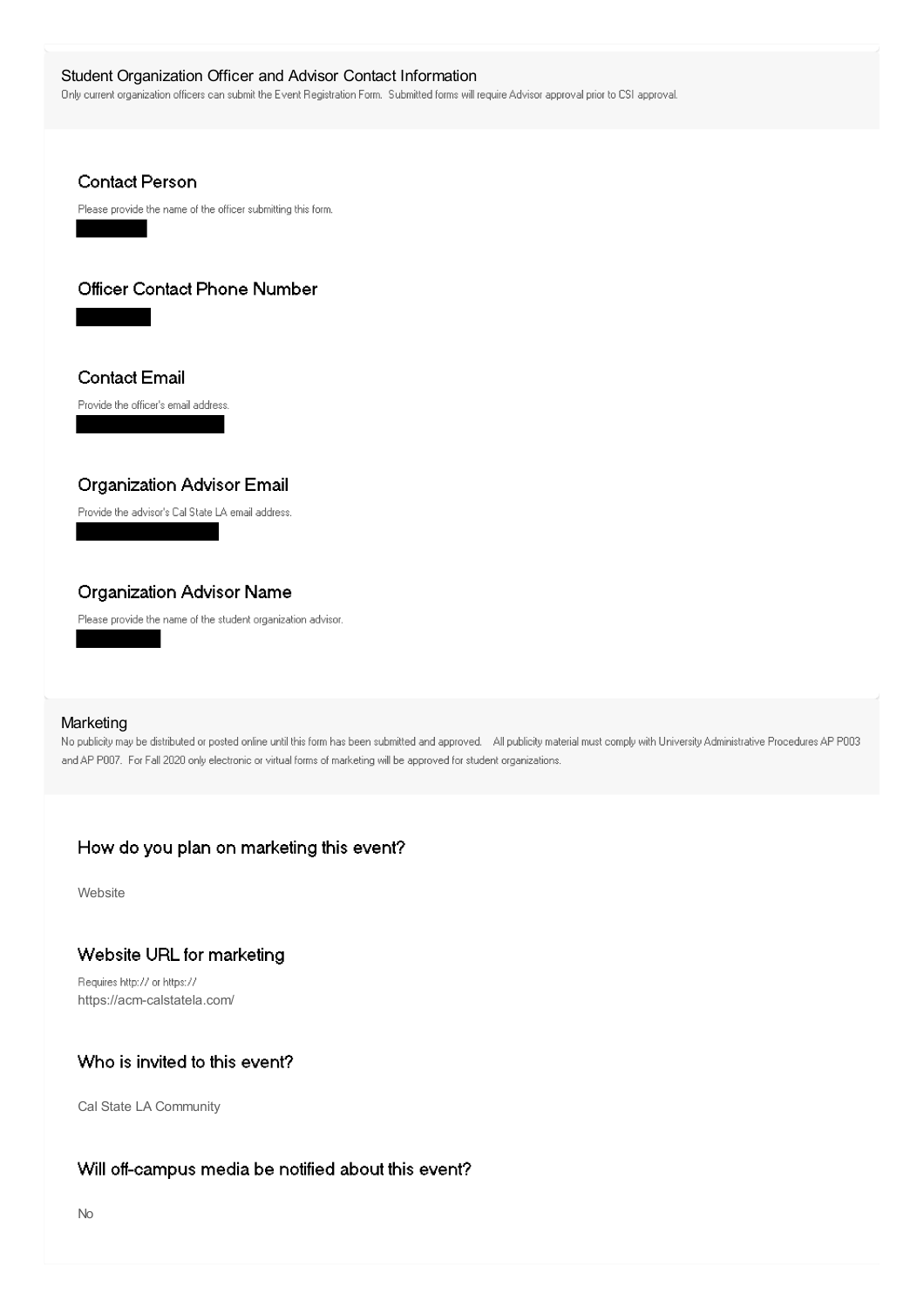

Event Details

### **Event Category**

Please select any of the categories above that best describes your event. Note, for Fall 2021 organization meetings and tabling must also be registered. Other

### **Planned Activities**

Will your event have any of the following activities? The University's General Release will be required for certain activities. Not Applicable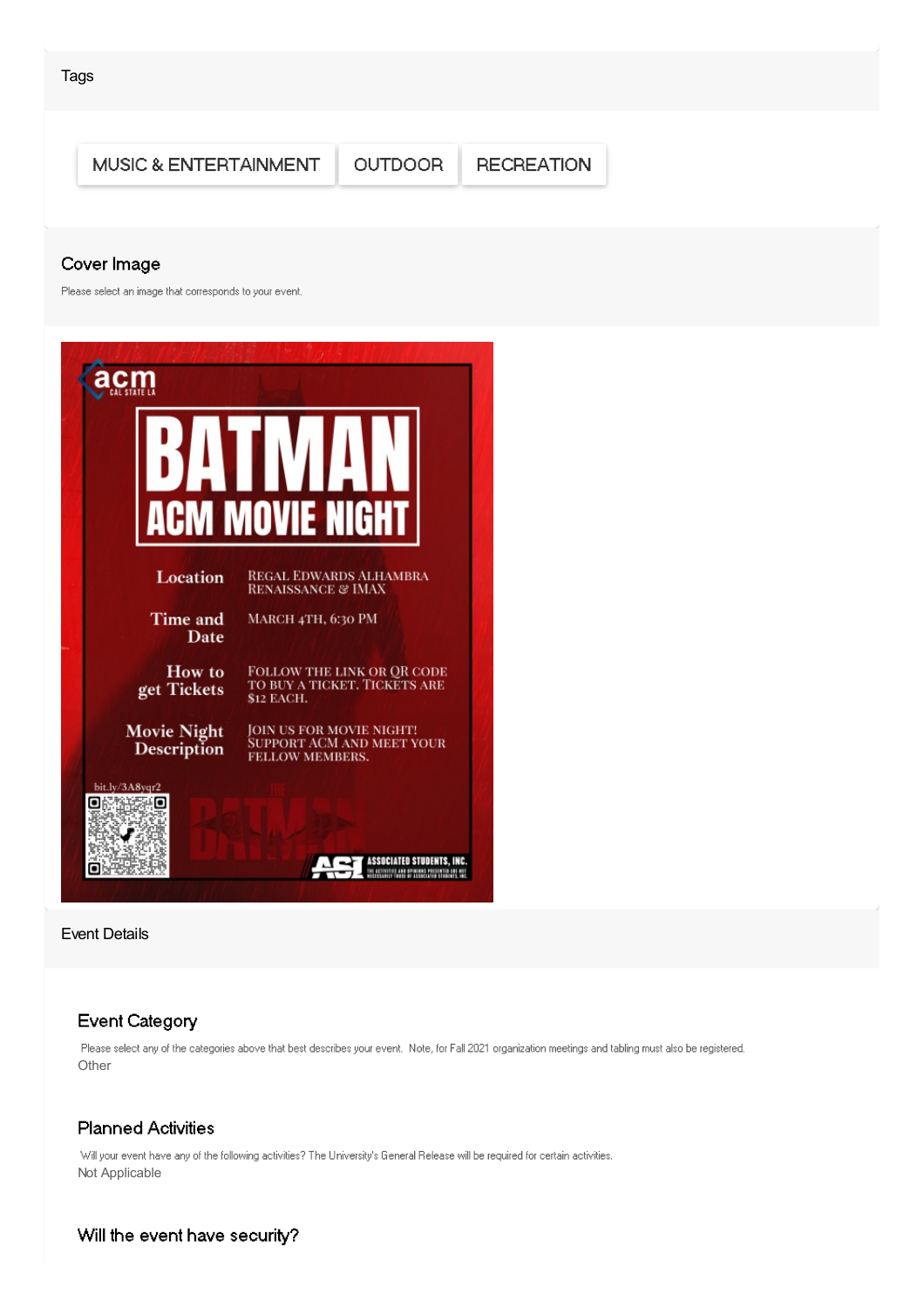### Will the event have an admission charge, registration fee, or raise any proceeds to benefit the organization

Yes

### Will you be requesting funding from Associated Students, Incorporated?

For more information on Club and Organization Funding please visit: https://asicalstatela.org/services/clubs-and-organizations-funding Yes

For more information on Club and Organization Funding please visit: <https://asicalstatela.org/services/clubs-and-organizations-funding>. For any other questions contact the Vice President for Finance by calling 323-343-4778.

### For this event, will your organization be seeking tax deductible private external fund raising support?

Are you seeking sponsorship from private individuals or external companies/organizations off campus that may require additional tax documentation? (Individual donations that do not require tax documentation do not count.) No

### Will a movie be shown at this event?

Yes, we plan on streaming a movie.

### What is the title of the movie?

The Batman

### How do you plan on showing the movie?

**Other** 

### Other streaming service you're using for your virtual movie event.

Movie Theater

### Proceeds to Benefit Transactions

As officers of this recognized student organization at Cal State LA, we affirm that all proceeds raised or assets assigned will be used solely for the benefit of the organization as a whole. Further, it is affirmed that no proceeds or assets of this organizations will accrue to the benefit of any officer, member, or any private person. We also affirm that all proceeds transactions for this event will comply with all University policies and procedures including but not limited to [ICSUAM](http://www.calstatela.edu/sites/default/files/users/u62011/3141-01.pdf) Policy [3141.01](http://www.calstatela.edu/sites/default/files/users/u62011/3141-01.pdf) and the Cal State LA Student [Organization](http://www.calstatela.edu/studentservices/cal-state-la-student-organization-funds-administration-policy#overlay-context=node/379101/draft) Funds Administration Policy.

### Describe the admission charge, registration, participation fee, or any proceeds that will be raised to benefit the organization.

No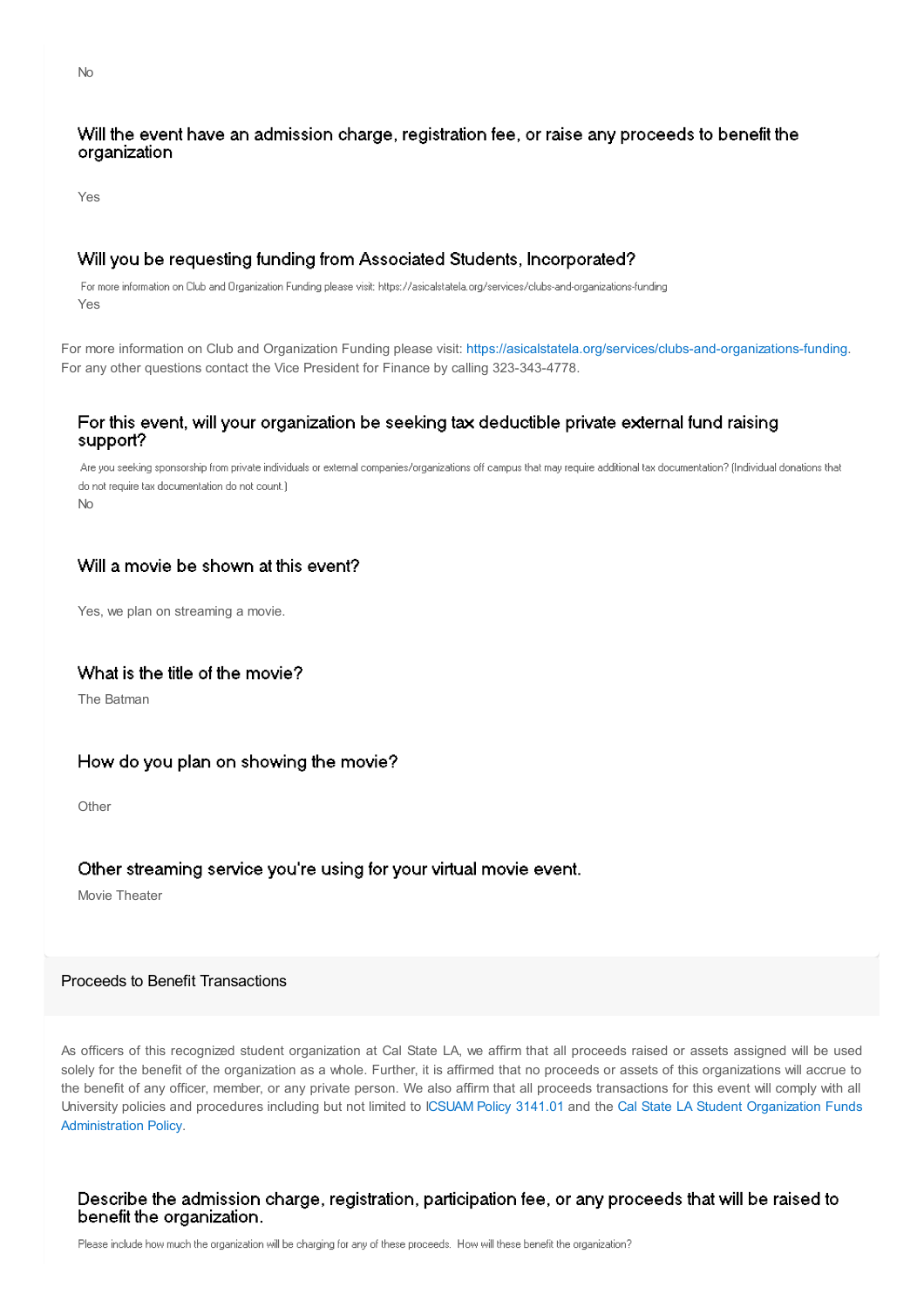### How does your organization meet the Student Organization Funds Administration Policy?

Subject to verification. Approved Exempt Status

### Acknowledgment

Hybrid Event/Meeting Check-in Data Collection and Contact Tracing

Student organizations are *required* to check-in all Cal State LA student attendees at on-campus hybrid events/meetings held indoors via the Presence Checkpoint app at the event. This is mandatory for all student organizations hosting events/meetings in-person or with in-person components. For more information on how to use this feature and meet this requirement, students should refer to the Presence Guide to Event Check-in

Guests (anyone other than a Cal State LA Student) at indoor hybrid events/meetings cannot check-in through the Presence **Checkpoint app and are required to check-in** must successfully complete the COVID19 Health Self-Screening prior to entering an event.

Participant and/or quests data collection for outdoor events is not required for attendees but is required for student event coordinators (including students who table for the organization and who will be present throughout the duration of the outdoor event/meeting) through the Presence Checkpoint app.

Attendance recordkeeping must be updated within 24 hours of the conclusion of the meeting or event.

### **Failure to check-in all event/meeting attendees can result in the student organization's revocation in their ability to host events and can ultimately affect their student organization recognition and the benefits associated with that status.**

**AS AN OFFICER OF THIS ORGANIZATION, I WILL TAKE RESPONSIBILITY TO ENSURE THAT THE EVENT WHICH MY ORGANIZATION IS SPONSORING WILL FOLLOW ALL GUIDELINES SET FORTH BY THE UNIVERSITY. I ACKNOWLEDGE THAT THIS EVENT AND ANY ASSOCIATED EVENT SPACE RESERVATIONS MAY BE SUBJECT TO CANCELLATION BASED ON MY ORGANIZATION'S RECOGNITION STATUS.**

### Signature Pad Field

### **Event Guidelines & Resources**

Student Organization Event Guidellines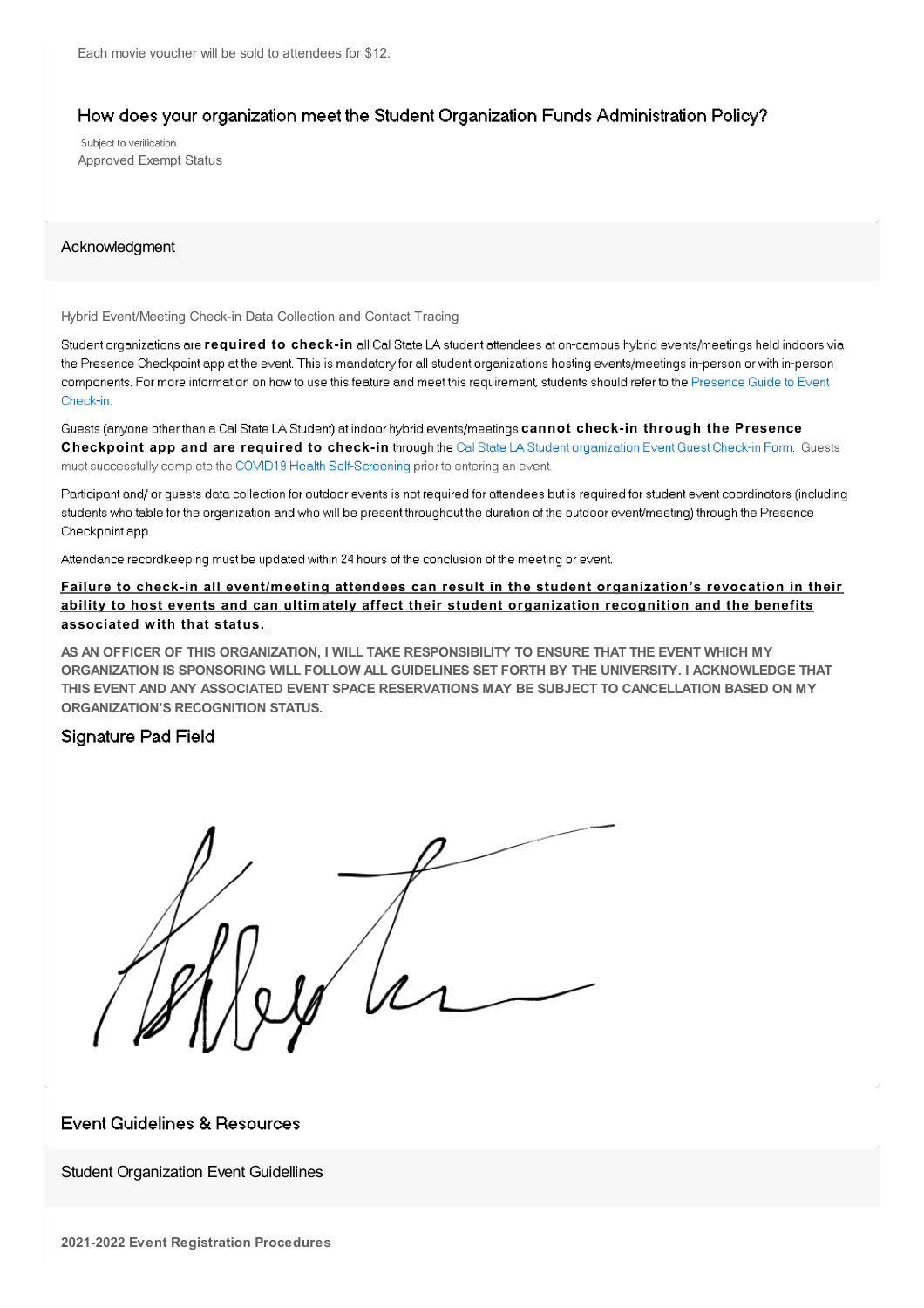

# **ACM MOVIE NIGHT**

### Location **REGAL EDWARDS ALHAMBRA RENAISSANCE & IMAX**

Time and Date MARCH 4TH, 6:30 PM

How to get Tickets

**FOLLOW THE LINK OR OR CODE** TO BUY A TICKET. TICKETS ARE **\$12 EACH.** 

**Movie Night** Description

JOIN US FOR MOVIE NIGHT! **SUPPORT ACM AND MEET YOUR** FELLOW MEMBERS.

### bit.lv/3A8var2